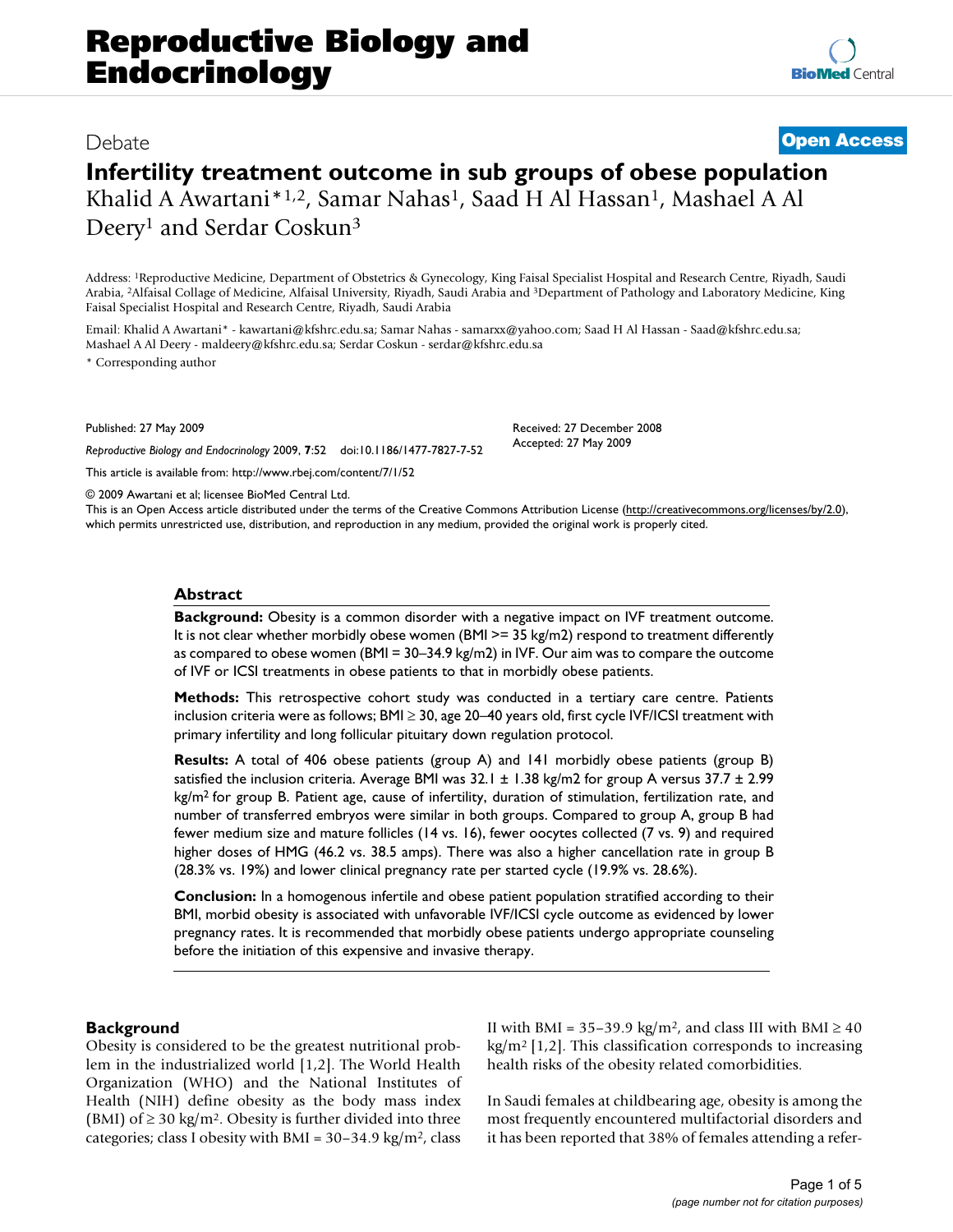ral in vitro fertilization (IVF) program suffers from obesity [[3](#page-3-2)[,4\]](#page-3-3).

Multiple reproductive dysfunctions have been associated with obesity including anovulation, and infertility [[5](#page-3-4)]. Obese patients undergoing IVF or intracytoplasmic sperm injection (ICSI) treatment are known to have increased FSH requirement, fewer collected oocytes, and frequent cycle cancellation, lower pregnancy rate and increase miscarriage rate than their non-obese counterpart [[6](#page-3-5)[-15](#page-3-6)].

In the literature, it is unclear whether response and outcome of women who are morbidly obese (class II and III obesity; BMI  $\geq$  35 kg/m<sup>2</sup>) differ from their class I (BMI 30– 34.9) counterparts in IVF or ICSI treatment cycle.

The objective of this study is to compare the outcome of the IVF or ICSI treatment in obese patients to that in the morbidly obese population.

# **Discussion**

# *Methods*

Patients who were 20–40 years old, had no living children, and underwent their first cycle of IVF/ICSI treatment with long follicular pituitary down regulation protocol followed by controlled ovarian stimulation at King Faisal Specialist Hospital and Research Centre, Riyadh, Saudi Arabia between January 2000 to December 2003 were included in this retrospective cohort study.

Ovarian stimulation, oocyte retrieval, semen preparation, embryo culture, and embryo transfer protocols have been performed as previously published [\[16](#page-3-7)]. Briefly, pituitary suppression was achieved by gonadotrophin-releasing hormone agonist long protocol by IM. injection of 1.875 mg Lupron Depot (Abbott Laboratories, Chicago, Illinois, USA) on day 3 of the menstrual cycle. Twenty-one days after the Lupron injection, ovarian stimulation was initiated with 225 IU (3 ampoules) daily IM. injection of human menopausal gonadotrophin (Menegon; Ferring, Germany) and adjusted according to patients' response. Ten thousand IU of human chorionic gonadotrophin (HCG) (Pregnyl, Organon, Oss, the Netherlands) were given IM. When three or more follicles reached 18 mm in diameter, oocyte retrieval was performed with transvaginal ultrasound guidance under IV sedation 36 h after HCG injection. The follicular aspirate was poured into 60 mm Falcon dishes (Beckton Dickinson Labware, Franklin Lakes, New Jersey, USA) and cumulus-oocyte complexes were transferred into another dish with Medi-Cult flush medium (Medi-Cult, Jillinge, Denmark). Each complex was evaluated for maturity based on cumulus-corona cell morphology. Cumulus-oocyte complexes were transferred into IVF medium (Medi-Cult). Fertilization was achieved by IVF or ICSI. On day 3, the two best by morphology dividing embryos (if available) were transferred under ultrasound guidance. Patients were supplemented with progesterone (100 mg/daily IM, Steris Laboratories Inc., Phoenix, Arizona, USA). Pregnancy was first confirmed with a Tandom Icon urine HCG test (Hybritech, San Diego, California, USA) and serum βHCG concentrations at 13 days, and by ultrasound 5 weeks after embryo transfer. The pregnancies reported in this study are clinical pregnancies where fetal heart beat was positive by transvaginal ultrasound scan at 7th gestational week, so all biochemical pregnancies (when a previously positive pregnancy test became negative before ultrasonographic detection of an embryonic sac in the fifth week of pregnancy or later), and preclinical losses (if the loss occurred after the gestational sac is seen but before the fetal heart activity is seen) were excluded.

# *Statistics*

Patients were divided into two groups: group (A) included obese women with BMI 30–34.9 kg/m<sup>2</sup>; group  $(B)$ included morbidly obese women with BMI  $\geq$  35 kg/m<sup>2</sup>. Clinical pregnancy per started cycle was used as the primary outcome. Secondary outcomes included duration of stimulation, cycle cancellation, number of oocyte retrieved, and fertilization rate.

Statistical analysis was performed using S-plus 2000. A two-tailed t-test was used for parametric data, a Mann-Whitney test for non-parametric data, and Chi-square test for binomial data. P < 0.05 was considered statistically significant.

# **Results**

During the study period, 1545 women aged 20–40 years old had their first stimulation cycle using long follicular pituitary down regulation protocol. In this population, 547 women (35%) had a BMI ≥ 30 kg/m<sup>2</sup>. Of those 406 women were obese, and 141 women were morbidly obese. Average BMI in the obese patients was  $32.1 \pm 1.38$  $kg/m<sup>2</sup>$ , and 37.7  $\pm$  2.99 kg/m<sup>2</sup> for the morbidly obese ones  $(p < 0.0001)$ . Obese and morbidly obese women had similar age,  $30.6 \pm 4.57$  vs.  $31.6 \pm 5.1$  years, respectively. Both groups had similar primary causes of infertility (Table [1](#page-2-0)).

Table [2](#page-2-1) shows the comparison of treatment outcome between the two groups. Duration of stimulation was similar in both groups, but the morbidly obese women required much higher doses of HMG for stimulation. Morbidly obese women also had a lower number of medium size (between 11–17 mm) and mature follicles  $(\geq 18$  mm). In addition there was a higher cancellation rate per started cycle for the morbidly obese women (28.3% vs. 19%;  $P = 0.02$ ). The cycle cancellation was either due to poor ovarian response to gonadotropin stimulation (less than 3 mature follicles) or increased risk of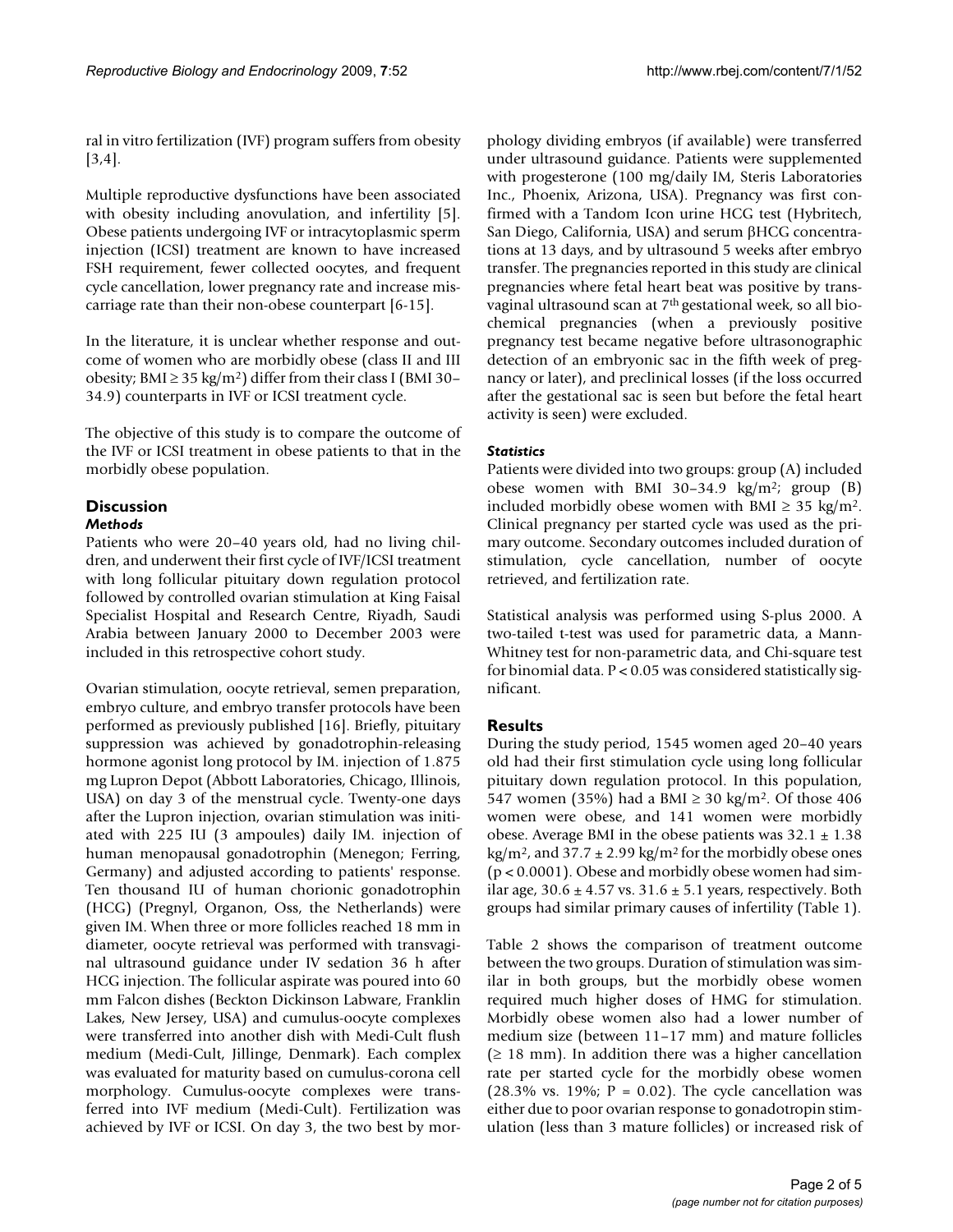|                             | Group A ( $n = 406$ ) | Group B $(n = 141)$ | P value   |
|-----------------------------|-----------------------|---------------------|-----------|
| Age (years)                 | $30.6 \pm 4.57$       | $31.6 \pm 5.1$      | NS.       |
| BMI (kg/m <sup>2</sup> )    | $32.1 \pm 1.38$       | $37.7 \pm 2.99$     | < 0.0001  |
| Male factor (%)             | 265 (65.3%)           | 84 (59.6%)          | <b>NS</b> |
| Unexplained infertility (%) | 45 (11.1%)            | 19(13.5%)           | <b>NS</b> |
| Tubal Factor (%)            | 86 (21.2%)            | 32 (22.7%)          | <b>NS</b> |
| Ovulatory cycle             | 211(52%)              | 63 (45%)            | <b>NS</b> |
| $ICSI (\%)$                 | 330 (81.3%)           | 118(83.7%)          | <b>NS</b> |

#### <span id="page-2-0"></span>**Table 1: Patients' characteristics.**

Note: Data are presented as mean ± SD unless other wise indicated, NS: P value is > 0.05.

ovarian hyperstimulation syndrome. The rate of sever hyperstimulation syndrome was less than 1% in both groups.

In this study, the number of patients who reached embryo transfer or had more than one embryo to be selected for transfer were higher in obese patients compared to those who were morbidly obese (74% vs 62% with  $P = 0.025$ ). When compared to obese patients, morbidly obese women also had lower clinical pregnancy rate per started cycle (19.9% vs. 28.6%; p = 0.042).

The negative impact of obesity in the outcome of assisted reproductive technology has been suggested by multiple reports [[6](#page-3-5)[-15](#page-3-6)]. In these previous reports, the comparison was made to the outcome achieved in women with normal body mass index. In this study, we report the outcome of ART treatment for morbidly obese patients and compared the outcome to their obese counterpart. The study population was relatively homogenous, with comparable age and cause of infertility. The treatment protocol was standardized and all women were undergoing their first treatment cycle. Our results suggest that morbidly obese women have a lower pregnancy rate per started cycle when compared to obese patients. This could be explained by the fact that these women would have lower number of medium size and mature follicles, and also had lower number of oocyte retrieved, giving less choice in the selection of best embryos for transfer based on morphological criteria.

While this study was not designed to study the mechanism of the less favorable outcome in morbidly obese population, data from Butzow et al. [[17\]](#page-3-8) and Gurbuz et al [[18](#page-3-9)] showing a positive correlation between BMI and the leptin serum level during ovarian stimulation in IVF cycles, and a negative correlation between increased levels of leptin and the number of oocyte retrieved, suggests that the main source of leptin is the adipose tissue. It is possible that high leptin concentration acting at the ovarian level suppresses the ovarian response to gonadotropins. These findings are consistent with our findings since the morbidly obese women had a lower number of oocyte retrieved. The insulin resistance, hyperinsulinemia, and hyper androgeniemia increased with increasing BMI [[5](#page-3-4)]. These hormonal changes might affect the ovarian response, oocyte quality, embryo quality and/or endometrial receptivity as previously suggested [\[13](#page-3-10)[,14](#page-3-11),[19,](#page-3-12)[20\]](#page-3-13). In this study, the lack of ovarian response and availability of good quality embryos for transfer was the predisposing factor for the lower pregnancy rate seen in morbidly obese population.

<span id="page-2-1"></span>

|  | Table 2: Comparison of cycle's outcome between obese and morbid obese patients. |  |  |  |  |  |  |  |  |
|--|---------------------------------------------------------------------------------|--|--|--|--|--|--|--|--|
|--|---------------------------------------------------------------------------------|--|--|--|--|--|--|--|--|

| Cycle outcome                  | Group A ( $n = 406$ ) | Group B $(n = 141)$ | P value   |
|--------------------------------|-----------------------|---------------------|-----------|
| Number of follicles            | $16(9-22)$            | $14(7.5-19.5)$      | 0.046     |
| Number of oocyte collected     | $9(4-14)$             | $7(3-13)$           | 0.027     |
| Number of fertilized oocytes   | $5(2-8)$              | $4(1-7)$            | NS.       |
| Number of embryos transferred: |                       |                     |           |
|                                | 30 (9%)               | 14(14%)             | NS.       |
|                                | 2, 299 (91%)          | 88 (86%)            | <b>NS</b> |
| Length of stimulation          | $14(12-15)$           | $14(12-16)$         | NS.       |
| Dose of HMG                    | $36(30 - 45)$         | 44 (36-56)          | 0.047     |
| Cancellation rate n (%)        | 77(19%)               | 40(28.3%)           | 0.02      |
| Clinical Pregnancy rate n (%)  | 116(28.6%)            | 28(19.9%)           | 0.042     |
| Preclinical loss               | 18(4.4%)              | 8(5.7%)             | <b>NS</b> |
| Biochemical pregnancy          | 8(2%)                 | 4(2.8%)             | <b>NS</b> |

Note: Data are presented as median (lower and upper quartile) unless other wise indicated.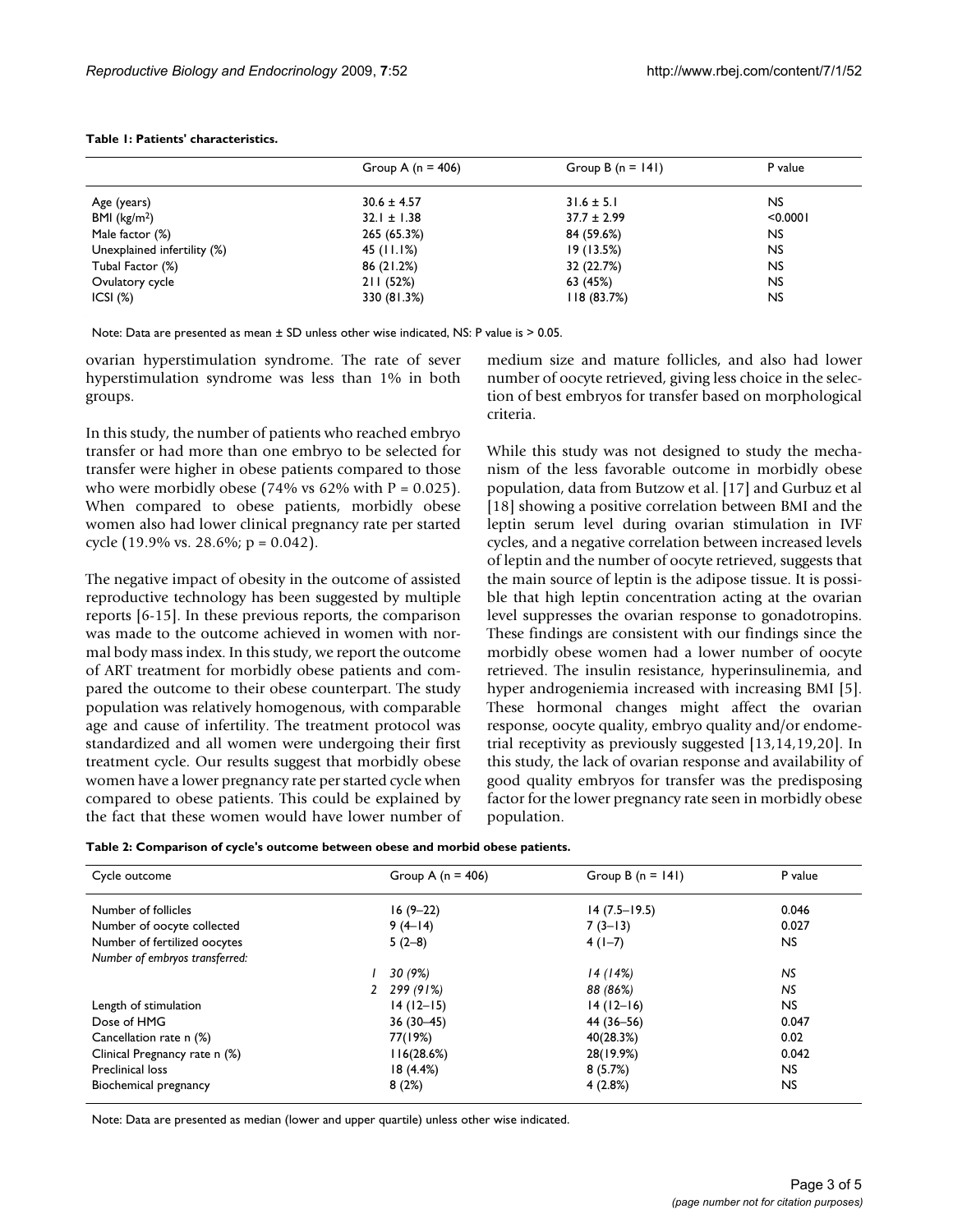A limitation of this study is that the live birth rate could not be assessed due to our inability to complete follow up with these patients after 7 weeks of gestation; most of these patients receive care for their pregnancy in remote areas. Additionally it would be interesting to know the live birth rate per started cycle and the late miscarriage rate (following +ve fetal heart beat) for the morbidly obese population in comparison to the obese patients.

This is the largest published dataset describing the outcome of morbidly obese women undergoing IVF/ICSI treatment using the obese population as the control. One of the important findings of this study was that the probability of cancellation per started cycle in morbidly obese patients due to risk of ovarian hyperstimulation syndrome (OHSS), or due to lack of ovarian response was higher than the probability of clinical pregnancy.

As other authors have suggested, weight loss might improve the reproductive function of the obese population [\[5,](#page-3-4)[21-](#page-3-14)[24\]](#page-4-0). We suggest that life style modification and weight loss programs should be advised for the morbidly obese women before they attempt IVF/ICSI treatment. This in concordance with new recommendations of the British Fertility Society recommendations to defer treatment in obese women until a BMI of <35 is reached [\[25](#page-4-1)].

## **Summary**

In a homogeneous infertile and obese population stratified according to their BMI, morbidly obese women undergoing IVF or ICSI therapy have lower clinical pregnancy rate when compare to obese patients. We would suggest that before initiation of this expensive and invasive therapy in morbidly obese population, couples should receive counseling about the expected performance and the anticipated clinical pregnancy rate per started cycle.

## **Competing interests**

The authors declare that they have no competing interests.

# **Authors' contributions**

KAA participated in the design of the study, data collection, statistical analysis, and manuscript drafting. SN participated in the design of the study and data collection. SAH participated in the design of the study and manuscript drafting. MAD participated in the design of the study and data collection. SC participated in the design of the study, data collection, statistical analysis, and manuscript drafting. All authors read and approved the final manuscript.

### **References**

- <span id="page-3-0"></span>1. World Health Organization: **Obesity. Preventing and Managing the Global Epidemic.** In *Report of a WHO Consultation on Obesity, Geneva, 3–5 June* Geneva: World Health Organization; 1998.
- <span id="page-3-1"></span>2. U.S. National Institutes of Health: *Clinical Guidelines for the Identification, Evaluation, and Treatment of Overweight and Obesity in Adults* Bethesda, MD: National Institutes of Health; 1998.
- <span id="page-3-2"></span>3. Al Malki JS, Al-Jaser MH, Warsy AS: **Overweight and obesity in Saudi female of childbearing age.** *Int J Obes Related metabolic Disorder* 2003, **27:**134-139.
- <span id="page-3-3"></span>4. Hamilton CJ, Jaroudi KA, Siek UV: **[High prevalence of obesity in](http://www.ncbi.nlm.nih.gov/entrez/query.fcgi?cmd=Retrieve&db=PubMed&dopt=Abstract&list_uids=17590603) [a Saudi infertile population.](http://www.ncbi.nlm.nih.gov/entrez/query.fcgi?cmd=Retrieve&db=PubMed&dopt=Abstract&list_uids=17590603)** *Annals of Saudi Medicine* 1995, **15:**344-346.
- <span id="page-3-4"></span>5. Pasquali R, Pelusi C, Genghini S, Cacciari M, Gambineri A: **[Obesity](http://www.ncbi.nlm.nih.gov/entrez/query.fcgi?cmd=Retrieve&db=PubMed&dopt=Abstract&list_uids=12926529) [and reproductive disorders in women.](http://www.ncbi.nlm.nih.gov/entrez/query.fcgi?cmd=Retrieve&db=PubMed&dopt=Abstract&list_uids=12926529)** *Hum Reprod Update* 2003, **9:**359-372.
- <span id="page-3-5"></span>6. Wang JX, Davies M, Norman RJ: **Boby mass and probability of pregnancy during assisted reproductive treatment.** *Br Med J* 2000, **321:**1320-1321.
- 7. Wang JX, Davies MJ, Norman RJ: **Obesity increases the risk of spontaneous abortion during infertility treatment.** *Obstet Res* 2002, **10:**551-554.
- 8. Fedorcsak P, Dale PO, Storeng R, Ertzeid G, Bjercke S, Oldereid N, Omland AK, Abyholm T, Tanbo T: **[Impact of overweight and](http://www.ncbi.nlm.nih.gov/entrez/query.fcgi?cmd=Retrieve&db=PubMed&dopt=Abstract&list_uids=15319380) [underweight on assisted reproduction treatment.](http://www.ncbi.nlm.nih.gov/entrez/query.fcgi?cmd=Retrieve&db=PubMed&dopt=Abstract&list_uids=15319380)** *Hum Reprod* 2004, **19:**2523-2528.
- 9. Wittemer C, Ohl J, Bailly M, Bettahar-Lebugle K, Nisand I: **[Does](http://www.ncbi.nlm.nih.gov/entrez/query.fcgi?cmd=Retrieve&db=PubMed&dopt=Abstract&list_uids=11209534) [body mass index of infertile women have an impact on IVF](http://www.ncbi.nlm.nih.gov/entrez/query.fcgi?cmd=Retrieve&db=PubMed&dopt=Abstract&list_uids=11209534) [procedure and outcome.](http://www.ncbi.nlm.nih.gov/entrez/query.fcgi?cmd=Retrieve&db=PubMed&dopt=Abstract&list_uids=11209534)** *J Assist Reprod Genet* 2000, **17:**547-552.
- 10. Carrel DT, Jone KP, Peterson CM, Aoki V, emery BR, Campbell BR: **[BMI is inversely related to intrafollicular HCG concentra](http://www.ncbi.nlm.nih.gov/entrez/query.fcgi?cmd=Retrieve&db=PubMed&dopt=Abstract&list_uids=12513872)[tion, embryo quality and IVF outcome.](http://www.ncbi.nlm.nih.gov/entrez/query.fcgi?cmd=Retrieve&db=PubMed&dopt=Abstract&list_uids=12513872)** *Reprod Biomed Online* 2001, **3:**109-111.
- 11. Loveland JB, McClamrock HD, Malinow AM, Sharara FI: **[Increase](http://www.ncbi.nlm.nih.gov/entrez/query.fcgi?cmd=Retrieve&db=PubMed&dopt=Abstract&list_uids=11499322) [BMI has a deleterious effect on IVF outcome.](http://www.ncbi.nlm.nih.gov/entrez/query.fcgi?cmd=Retrieve&db=PubMed&dopt=Abstract&list_uids=11499322)** *J Assist Reprod Genet* 2001, **18(7):**382-386.
- 12. Nichols JE, Crane MM, Higdon HL, Miller PB, Boone WR: **Extremes of BMI reduce pregnancy rate.** *Fertile Steril* 2003, **79:**645-647.
- <span id="page-3-10"></span>13. Cano F, Landeras J, Molla M, Gomez E, Ballesterose A, Remohi J: **The effect of extreme of body mass on embryo implantation at oocytes donation program.** *Fertil Steril* 2001, **76:**S160-161.
- <span id="page-3-11"></span>14. Belllver J, Rossal LP, Bosch E, Zunriga A, Corona JT, Melendez F, Gómez E, Simón C, Remohí J, Pellicer A: **[Obestiy and the risk of](http://www.ncbi.nlm.nih.gov/entrez/query.fcgi?cmd=Retrieve&db=PubMed&dopt=Abstract&list_uids=12738508) [spontaneous abortion after oocyte donation.](http://www.ncbi.nlm.nih.gov/entrez/query.fcgi?cmd=Retrieve&db=PubMed&dopt=Abstract&list_uids=12738508)** *Fertil Steril* 2003, **79:**1136-1140.
- <span id="page-3-6"></span>15. Ku SY, Kim SD, Jee BC, Suh CS, Choi YM, Kim JG, Moon SY, Kim SH: **[Clinical efficacy of body mass index as predictor of in vitro](http://www.ncbi.nlm.nih.gov/entrez/query.fcgi?cmd=Retrieve&db=PubMed&dopt=Abstract&list_uids=16614518) [fertilization and embryo transfer outcomes.](http://www.ncbi.nlm.nih.gov/entrez/query.fcgi?cmd=Retrieve&db=PubMed&dopt=Abstract&list_uids=16614518)** *J Korean Med Sci* 2006, **21:**300-303.
- <span id="page-3-7"></span>16. Jaroudi K, Al-Hassan S, Sieck U, Al-Sufyan H, Al-Kabra M, Coskun S: **[Zygote transfer on day 1 versus cleavage stage embryo](http://www.ncbi.nlm.nih.gov/entrez/query.fcgi?cmd=Retrieve&db=PubMed&dopt=Abstract&list_uids=14998964) [transfer on day 3: a prospective randomized trial.](http://www.ncbi.nlm.nih.gov/entrez/query.fcgi?cmd=Retrieve&db=PubMed&dopt=Abstract&list_uids=14998964)** *Hum Reprod* 2004, **19:**645-648.
- <span id="page-3-8"></span>17. Butzow TL, Moilanen JM, Lehtovirta M, Tuomi T, Hovatta O, Siegberg R, Nilsson CG, Apter D: **[Serum and follicular fluid leptin during](http://www.ncbi.nlm.nih.gov/entrez/query.fcgi?cmd=Retrieve&db=PubMed&dopt=Abstract&list_uids=10487676) [in vitro fertilization: relationship among leptin increase,](http://www.ncbi.nlm.nih.gov/entrez/query.fcgi?cmd=Retrieve&db=PubMed&dopt=Abstract&list_uids=10487676) [body fat mass, and reduced ovarian response.](http://www.ncbi.nlm.nih.gov/entrez/query.fcgi?cmd=Retrieve&db=PubMed&dopt=Abstract&list_uids=10487676)** *J Clin Endocrinol Metab* 1999, **84:**3135-3139.
- <span id="page-3-9"></span>18. Gurbuz B, Yalti S, Ficicioglu C, Tasdemir S: **[The relation of serum](http://www.ncbi.nlm.nih.gov/entrez/query.fcgi?cmd=Retrieve&db=PubMed&dopt=Abstract&list_uids=15653206) [and follicular fluid leptin and ovarian steroid levels in](http://www.ncbi.nlm.nih.gov/entrez/query.fcgi?cmd=Retrieve&db=PubMed&dopt=Abstract&list_uids=15653206) response to induction of ovulation in invitro fertilization [cycles.](http://www.ncbi.nlm.nih.gov/entrez/query.fcgi?cmd=Retrieve&db=PubMed&dopt=Abstract&list_uids=15653206)** *Eur J Obstet Gynecol Reprod Biol* 2005, **118:**214-218.
- <span id="page-3-12"></span>19. Poretsky L, Cataldo NA, Rosenwaks Z, Giudice LC: **[The insulin](http://www.ncbi.nlm.nih.gov/entrez/query.fcgi?cmd=Retrieve&db=PubMed&dopt=Abstract&list_uids=10453357) [related ovarian regulatory system in health and disease.](http://www.ncbi.nlm.nih.gov/entrez/query.fcgi?cmd=Retrieve&db=PubMed&dopt=Abstract&list_uids=10453357)** *Endocr Rev* 1999, **20:**535-582.
- <span id="page-3-13"></span>20. Gosman GG, Katcher HI, Legro RS: **[Obesity and the role of gut](http://www.ncbi.nlm.nih.gov/entrez/query.fcgi?cmd=Retrieve&db=PubMed&dopt=Abstract&list_uids=16775192) [and adipose hormones in female reproduction.](http://www.ncbi.nlm.nih.gov/entrez/query.fcgi?cmd=Retrieve&db=PubMed&dopt=Abstract&list_uids=16775192)** *Hum Reprod Update* 2006, **12:**585-601.
- <span id="page-3-14"></span>21. Norman RJ, Noakes M, Wu R, Davies MJ, Moran L: **[Improving](http://www.ncbi.nlm.nih.gov/entrez/query.fcgi?cmd=Retrieve&db=PubMed&dopt=Abstract&list_uids=15140873) [reproductive performance in overweight/obese women with](http://www.ncbi.nlm.nih.gov/entrez/query.fcgi?cmd=Retrieve&db=PubMed&dopt=Abstract&list_uids=15140873) [effective weight management.](http://www.ncbi.nlm.nih.gov/entrez/query.fcgi?cmd=Retrieve&db=PubMed&dopt=Abstract&list_uids=15140873)** *Hum Reprod Update* 2004, **10:**267-290.